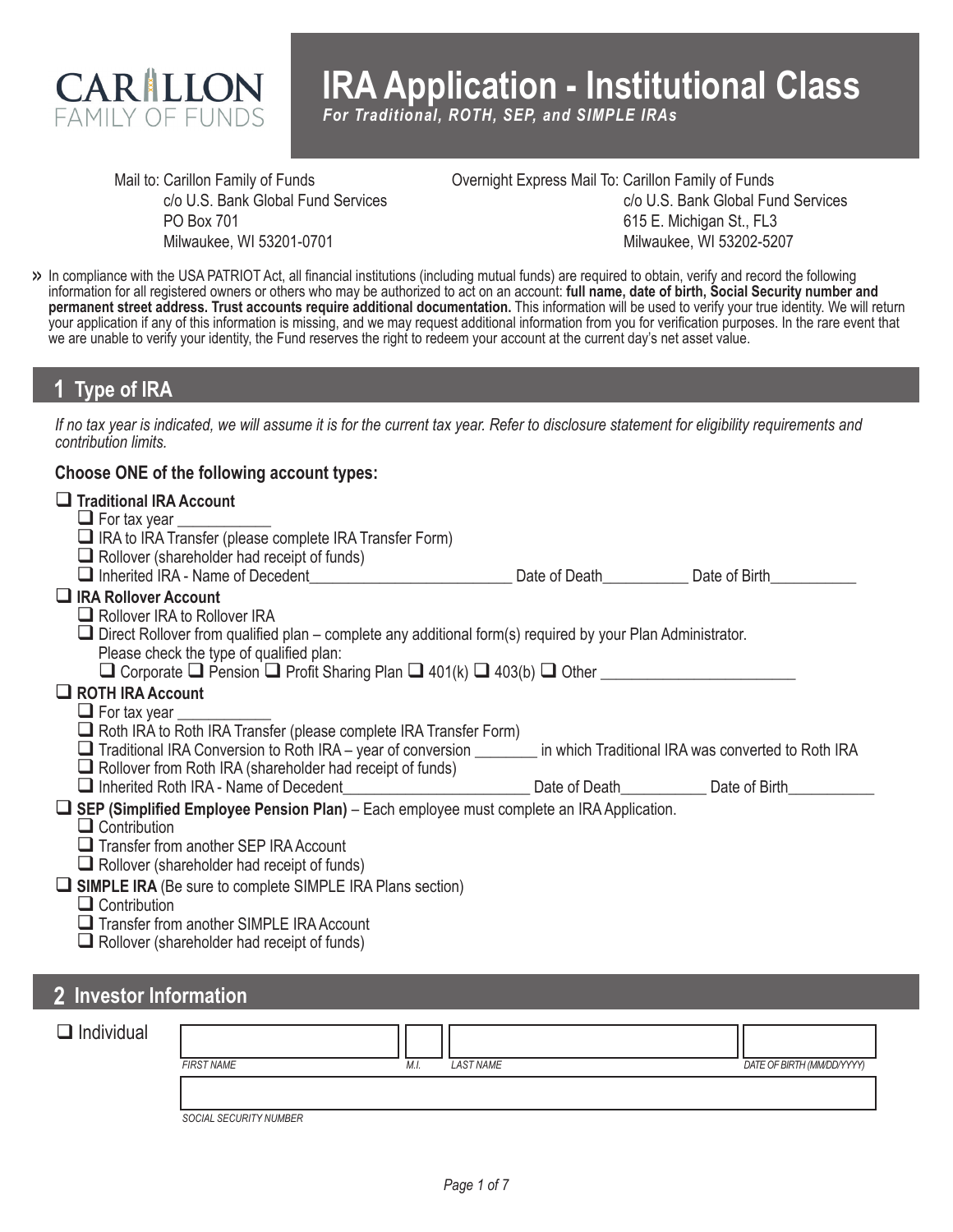## **3 Permanent Street Address**

*Residential Address or Principal Place of Business - Foreign addresses and P.O. Boxes are not allowed.*

| <b>STREET</b>               | APT/SUITE                   |
|-----------------------------|-----------------------------|
|                             |                             |
| <b>CITY</b>                 | ZIP CODE<br><b>STATE</b>    |
|                             |                             |
| <b>DAYTIME PHONE NUMBER</b> | <b>EVENING PHONE NUMBER</b> |
| <b>E-MAIL ADDRESS</b>       |                             |

## $\Box$  Duplicate Statement #1

*Complete only if you wish someone other than the account owner(s) to receive duplicate statements.*

| <b>COMPANY NAME</b> |              |             | <b>COMPAI</b> |
|---------------------|--------------|-------------|---------------|
|                     |              |             |               |
| <b>NAME</b>         |              |             | <b>NAME</b>   |
|                     |              |             |               |
| <b>STREET</b>       |              | APT / SUITE | <b>STREET</b> |
| <b>CITY</b>         | <b>STATE</b> | ZIP CODE    | <b>CITY</b>   |

#### $\Box$  Mailing Address\* (if different from Permanent Address)

*If completed, this address will be used as the Address of Record for all statements, checks and required mailings. Foreign addresses are not allowed.*

| <b>STREET</b> |              | APT / SUITE     |
|---------------|--------------|-----------------|
|               |              |                 |
| <b>CITY</b>   | <b>STATE</b> | <b>ZIP CODE</b> |

*\* A P.O. Box may be used as the mailing address.*

#### $\Box$  Duplicate Statement #2

*Complete only if you wish someone other than the account owner(s) to receive duplicate statements.*

|                          | <b>COMPANY NAME</b>         |             |
|--------------------------|-----------------------------|-------------|
|                          |                             |             |
|                          | <b>NAME</b>                 |             |
|                          |                             |             |
| APT / SUITE              | <b>STREET</b>               | APT / SUITE |
| <b>STATE</b><br>ZIP CODE | <b>CITY</b><br><b>STATE</b> | ZIP CODE    |

## **4 Investment Amount**

#### **By check:** Make check payable to the Carillon Family of Funds.

 *Note: All checks must be in U.S. Dollars drawn on a domestic bank. The Fund will not accept payment in cash or money orders. The Fund does not accept post dated checks or any conditional order or payment. To prevent check fraud, the Fund will not accept third party checks, Treasury checks, credit card checks, traveler's checks or starter checks for the purchase of shares.*

#### **By wire:** Call 1-800-421-4184.

*Note: A completed application is required in advance of a wire.*

#### **By transfer:** Due to rollover or beneficiary payout.

*Note: Completion of IRA Transfer Form or Beneficiary Payout Form is required.*

Carillon ClariVest Capital Appreciation Fund  $\Box$  Class I 3852

Carillon ClariVest International Stock Fund  $\Box$  Class I 3948

Carillon Eagle Growth & Income Fund  $\Box$  Class I 3870

Carillon Eagle Mid Cap Growth Fund  $\Box$  Class I 3906

Carillon Eagle Small Cap Growth Fund  $\Box$  Class I 3933

Carillon Reams Core Bond Fund<br>
and the second function of the second second second second second second second second second second second s  $\Box$  Class I 4067



### **Investment Amount**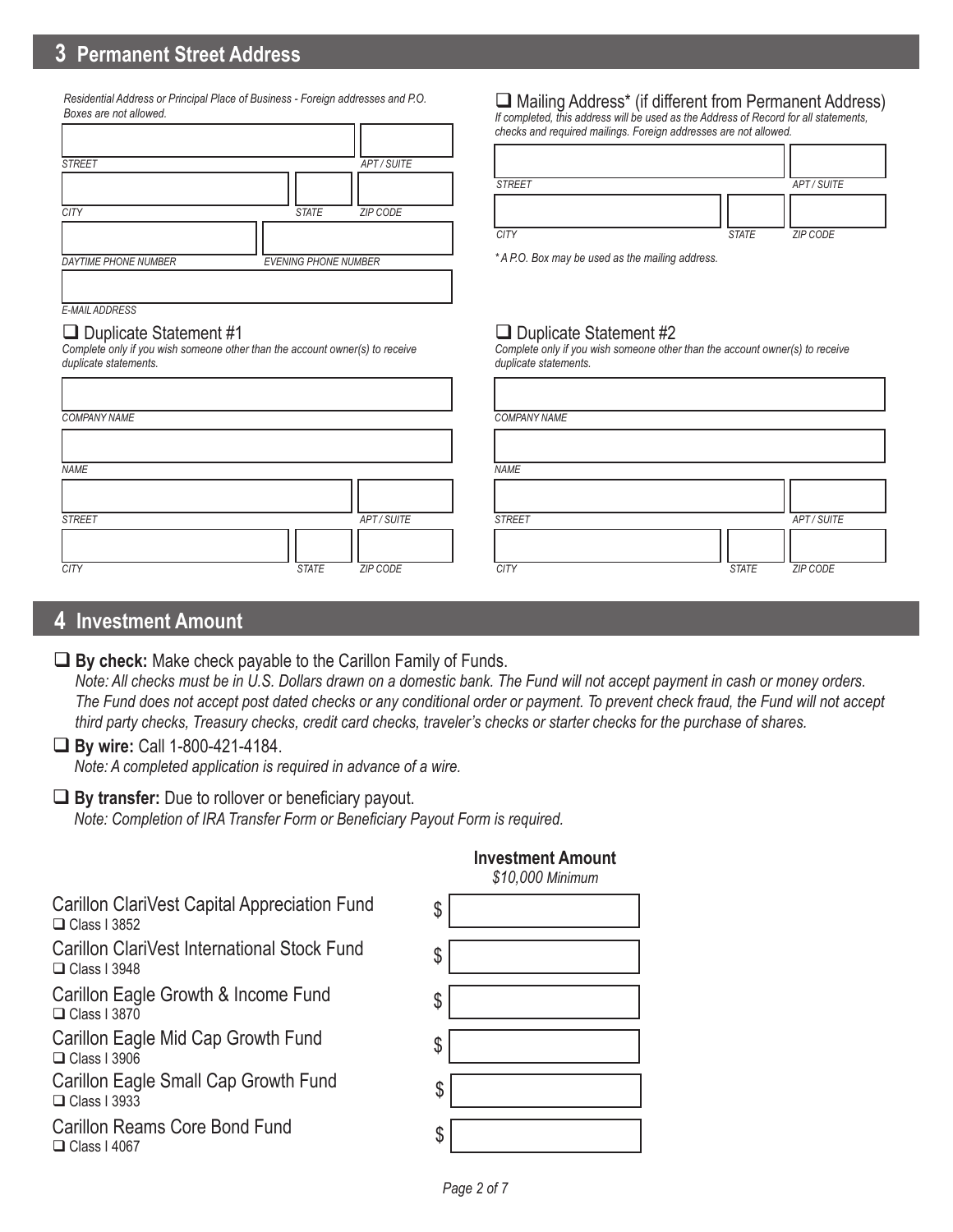| Carillon Reams Core Plus Bond Fund<br>$\Box$ Class I 4069            |  |
|----------------------------------------------------------------------|--|
| <b>Carillon Reams Unconstrained Bond Fund</b><br>$\Box$ Class I 4071 |  |
| Carillon Scout Mid Cap Fund<br>$\Box$ Class I 4064                   |  |
| Carillon Scout Small Cap Fund<br>$\Box$ Class I 4065                 |  |

# **5 Periodic Investment Program (PIP)**

*Your signed Application must be received up to 7 business days prior to initial transaction.*

If you choose this option, funds will be automatically transferred from your bank account. Please attach a voided check or savings deposit slip to Bank Information section of this application. We are unable to debit mutual fund or pass-through ("for further credit") accounts.

#### **Draw money for my PIP (check one):** □ Monthly □ Quarterly □ Semi-Annually □ Annually

\$50 minimum *If no option is selected, the frequency will default to monthly.*

Carillon ClariVest Capital Appreciation Fund  $\Box$  Class I 3852

Carillon ClariVest International Stock Fund  $\Box$  Class I 3948

Carillon Eagle Growth & Income Fund  $\Box$  Class I 3870

Carillon Eagle Mid Cap Growth Fund  $\Box$  Class I 3906

Carillon Eagle Small Cap Growth Fund  $\Box$  Class I 3933

Carillon Reams Core Bond Fund  $\Box$  Class I 4067

Carillon Reams Core Plus Bond Fund  $\Box$  Class I 4069

Carillon Reams Unconstrained Bond Fund  $\Box$  Class I 4071

| <b>AMOUNT PER DRAW</b> | <b>PIP START MONTH</b> | PIP START DAY        |
|------------------------|------------------------|----------------------|
|                        |                        |                      |
| <b>AMOUNT PER DRAW</b> | <b>PIP START MONTH</b> | PIP START DAY        |
|                        |                        |                      |
| <b>AMOUNT PER DRAW</b> | <b>PIP START MONTH</b> | PIP START DAY        |
|                        |                        |                      |
| <b>AMOUNT PER DRAW</b> | <b>PIP START MONTH</b> | <b>PIP START DAY</b> |
|                        |                        |                      |
| <b>AMOUNT PER DRAW</b> | <b>PIP START MONTH</b> | <b>PIP START DAY</b> |
|                        |                        |                      |
| <b>AMOUNT PER DRAW</b> | <b>PIP START MONTH</b> | PIP START DAY        |
|                        |                        |                      |
| <b>AMOUNT PER DRAW</b> | <b>PIP START MONTH</b> | <b>PIP START DAY</b> |
|                        |                        |                      |
| <b>AMOUNT PER DRAW</b> | <b>PIP START MONTH</b> | PIP START DAY        |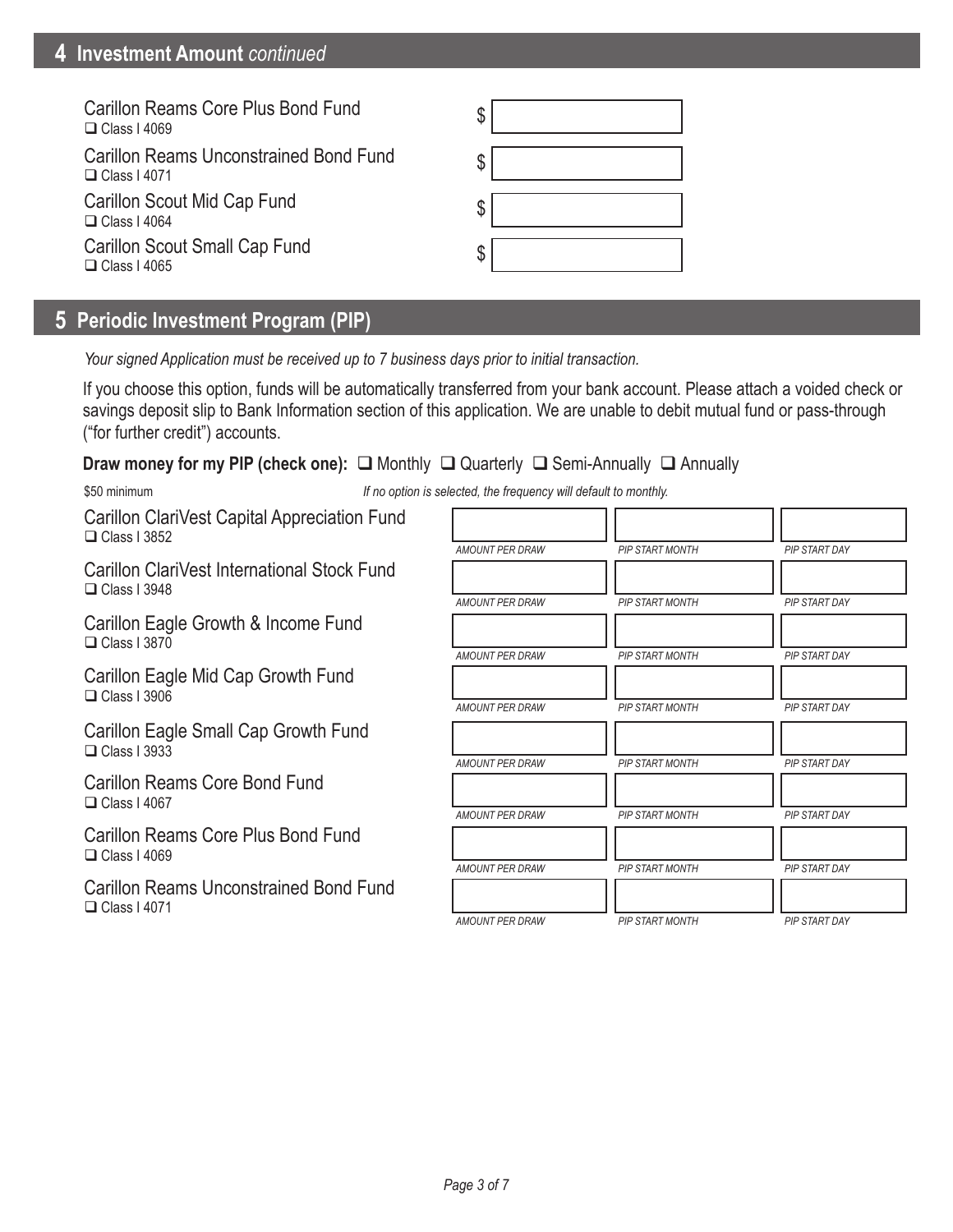## **5 Periodic Investment Program (PIP)** *continued*

| Carillon Scout Mid Cap Fund<br>$\Box$ Class I 4064   | AMOUNT PER DRAW | <b>PIP START MONTH</b> | PIP START DAY |
|------------------------------------------------------|-----------------|------------------------|---------------|
| Carillon Scout Small Cap Fund<br>$\Box$ Class I 4065 | AMOUNT PER DRAW | <b>PIP START MONTH</b> | PIP START DAY |

#### *Please keep in mind that:*

- There is a fee if the automatic purchase cannot be made (assessed by redeeming shares from your account).
- Participation in the plan will be terminated upon redemption of all shares.

## **6 Telephone and Internet Options**

You automatically have the ability to make telephone and/or internet purchases\*, redemptions\* or exchanges per the prospectus, unless you specifically decline below. See the prospectus for minimum and maximum amounts. *\* You must provide bank instructions and a voided check or savings deposit slip in the Bank Information section.*

Please check the box below if you wish to decline these options. If the options are not declined, you are acknowledging acceptance of these options.

#### **I decline telephone and/or internet transaction privileges.**

*Should you wish to add the options at a later date, a signature guarantee may be required. Please refer to the prospectus or call our shareholder services department for more information.*

## **7 Bank Information**

| If you selected any<br>options which require<br>banking information,<br>please attach a voided<br>check or preprinted<br>savings deposit slip.<br>We are unable to debit<br>or credit mutual fund<br>or pass-through ("for | John Doe<br>Jane Doe<br>123 Main St.<br>Anytown, USA 12345<br>Pay to the order of<br>¢ | 53289          |
|----------------------------------------------------------------------------------------------------------------------------------------------------------------------------------------------------------------------------|----------------------------------------------------------------------------------------|----------------|
| further credit") accounts.<br>Please contact your<br>financial institution                                                                                                                                                 |                                                                                        | <b>DOLLARS</b> |
| to determine if it<br>participates in the<br><b>Automated Clearing</b><br>House System (ACH).                                                                                                                              | Signed<br>Memo<br>41234506786<br><b>CI23456785678C</b>                                 |                |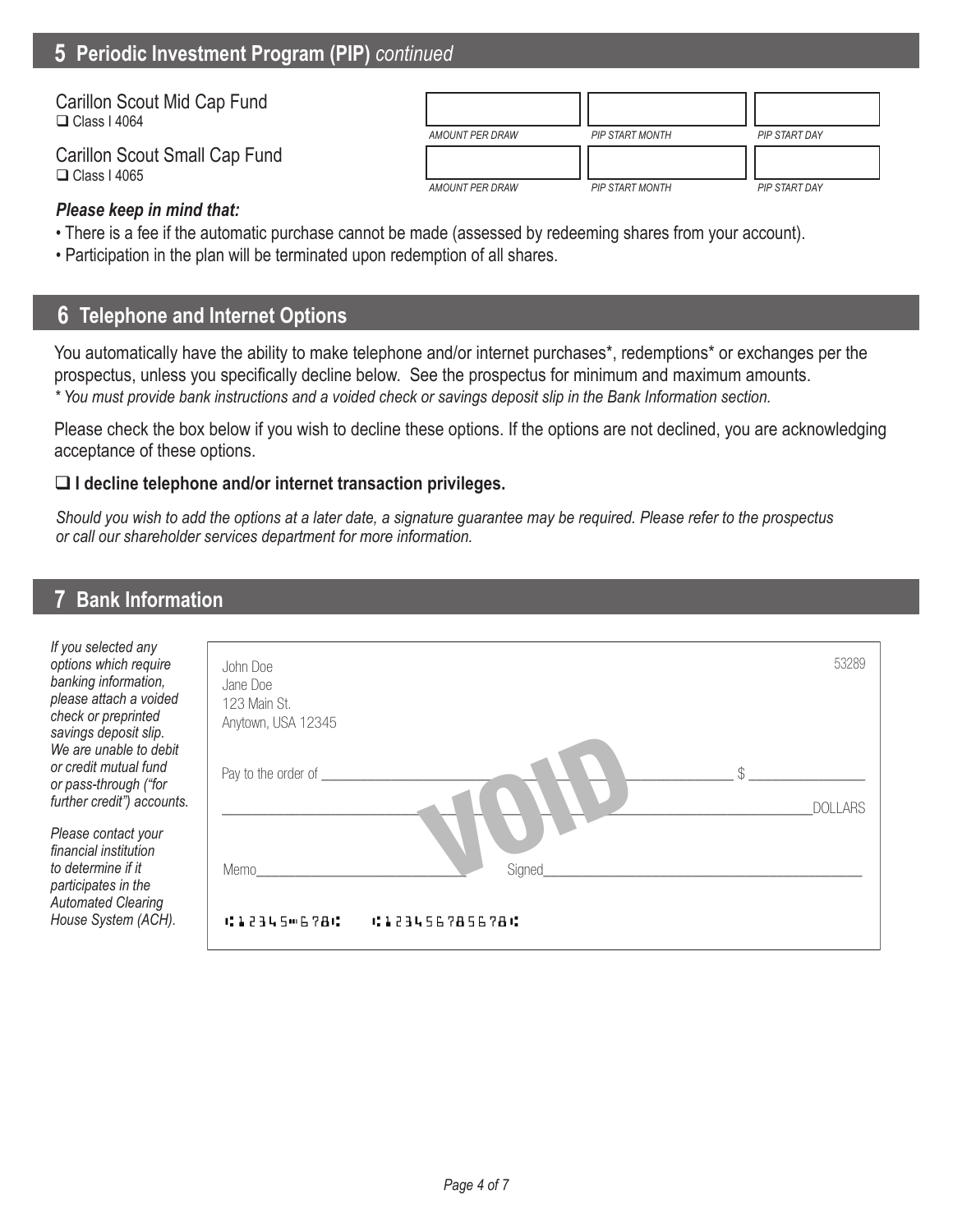## **8 E-Delivery Options**

#### **I would like to:**

- $\square$  Receive prospectuses, annual reports and semi annual reports electronically
- $\Box$  Receive statements electronically
- $\Box$  Receive tax statements electronically

By selecting any of the above options, you agree to waive the physical delivery of the prospectus, fund reports, account statements and/or tax forms. If you have opted to receive your statements or tax forms electronically, you will need to establish on-line access to your account, which you may do once your account has been established by visiting www.carillontower.com.

#### **Please note, you must provide your email address in Permenant Street Address section to enroll in eDelivery.**

# **9 Beneficiary Information |** *If you need more space, please enclose a separate sheet of paper.*

| <b>Primary</b>   |               |                               |                      |   |
|------------------|---------------|-------------------------------|----------------------|---|
|                  | $\Box$ Spouse |                               |                      |   |
|                  | Non Spouse    |                               |                      |   |
| <b>NAME</b>      |               | SOCIAL SECURITY NUMBER        | <b>DATE OF BIRTH</b> | % |
|                  | $\Box$ Spouse |                               |                      |   |
|                  | □ Non Spouse  |                               |                      |   |
| <b>NAME</b>      |               | SOCIAL SECURITY NUMBER        | <b>DATE OF BIRTH</b> | % |
|                  | $\Box$ Spouse |                               |                      |   |
|                  | Non Spouse    |                               |                      |   |
| <b>NAME</b>      |               | <b>SOCIAL SECURITY NUMBER</b> | <b>DATE OF BIRTH</b> | % |
| <b>Secondary</b> |               |                               |                      |   |
|                  | $\Box$ Spouse |                               |                      |   |
|                  | Non Spouse    |                               |                      |   |
| <b>NAME</b>      |               | SOCIAL SECURITY NUMBER        | <b>DATE OF BIRTH</b> | % |
|                  | $\Box$ Spouse |                               |                      |   |
|                  | Non Spouse    |                               |                      |   |
| <b>NAME</b>      |               | <b>SOCIAL SECURITY NUMBER</b> | <b>DATE OF BIRTH</b> | % |
|                  | $\Box$ Spouse |                               |                      |   |
|                  | Non Spouse    |                               |                      |   |
| <b>NAME</b>      |               | <b>SOCIAL SECURITY NUMBER</b> | <b>DATE OF BIRTH</b> | % |

Spousal Consent: If you name someone other than or in addition to your spouse as primary beneficiary and reside in a community or marital property state, including AZ, CA, ID, LA, NV, NM, TX, WA, and WI, your spouse must consent by signing below.

| $\mathbf{1}$<br>.                                 |      |
|---------------------------------------------------|------|
| CDOLICE<br><b>TIRF</b><br><b>SIGNAT</b><br>L<br>╰ | DATE |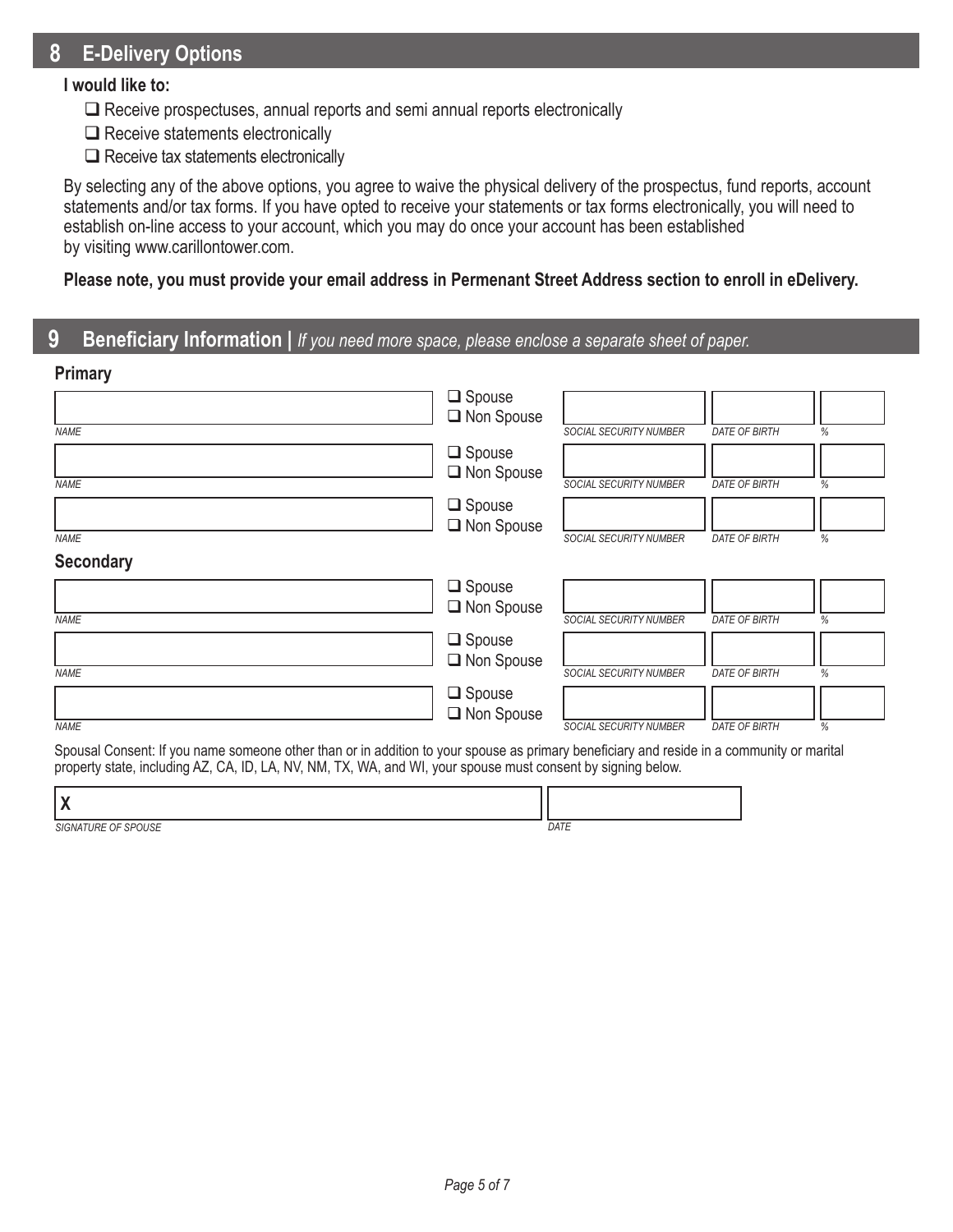# **10 Signature and Certification Required by the Internal Revenue Service**

I have read and understand the Disclosure Statement and Custodial Account Agreement. I adopt the Carillon Family of Funds Custodial Account Agreement, as it may be revised from time to time, and appoint the Custodian or its agent to perform those functions and appropriate administrative services specified. I have received and understand the prospectus for the Carillon Family of Funds (the "Fund"). I understand the Fund's objectives and policies and agree to be bound by the terms of the prospectus. Before I request an exchange, I will obtain the current prospectus for each Fund. I acknowledge and consent to the householding (i.e., consolidation of mailings) of regulatory documents such as prospectuses, shareholder reports, proxy statements, and other similar documents. I may contact the Fund to revoke my consent. I agree to notify the Fund of any errors or discrepancies within 45 days after the date of the statement confirming a transaction. The statement will be deemed to be correct, and the Fund and its transfer agent shall not be liable, if I fail to notify the Fund within such time period. I certify that I am of legal age and have the legal capacity to make this purchase. [If the Grantor is a minor under the laws of the Grantor's state of residence, a parent or guardian must sign the IRA Application (i.e., "Sally Doe, parent of Jane Doe"). Until the Grantor reaches the age of majority, the parent or guardian will exercise the duties of the Grantor. (If not a parent, the guardian must provide a copy of the letters of appointment.)]

If I am opening a Traditional IRA with a distribution from an employer-sponsored retirement plan, I elect to treat the distribution as a partial or total distribution and certify that the distribution qualifies as a rollover contribution. I understand that the fees relating to my account may be collected by redeeming sufficient shares. The custodian may change the fee schedule at any time.

I understand that my mutual fund account assets may be transferred to my state of residence if no activity occurs within my account during the inactivity period specified in my State's abandoned property laws.

The Fund, its transfer agent, and any of their respective agents or affiliates will not be responsible for banking system delays beyond their control. By completing the banking sections of this application, I authorize my bank to honor all entries to my bank account initiated through U.S. Bank, N.A., on behalf of the applicable Fund. The Fund, its transfer agent, and any of their respective agents or affiliates will not be liable for acting upon instructions believed to be genuine and in accordance with the procedures described in the prospectus or the rules of the Automated Clearing House. When AIP or Telephone Purchase transactions are presented, sufficient funds must be in my account to pay them. I agree that my bank's treatment and rights to respect each entry shall be the same as if it were signed by me personally. I agree that if any such entries are not honored with good or sufficient cause, my bank shall be under no liability whatsoever. I further agree that any such authorization, unless previously terminated by my bank in writing, is to remain in effect until the Fund's transfer agent receives and has had reasonable amount of time to act upon a written notice of revocation.

| DEPOSITOR / LEGALLY RESPONSIBLE INDIVIDUAL'S SIGNATURE | DATE (MM/DD/YYYY) |
|--------------------------------------------------------|-------------------|
| - - -                                                  |                   |

Appointment as Custodian accepted: U.S. BANK, N.A.

Thereby

## **11 SIMPLE IRA Plans Only**

#### **Employer Information:**

| EMPLOYER (COMPANY) NAME          | <b>EMPLOYER STREET ADDRESS</b> |                                 |
|----------------------------------|--------------------------------|---------------------------------|
|                                  |                                |                                 |
| EMPLOYER CITY / STATE / ZIP CODE | <b>EMPLOYER CONTACT NAME</b>   | EMPLOYER CONTACT BUSINESS PHONE |